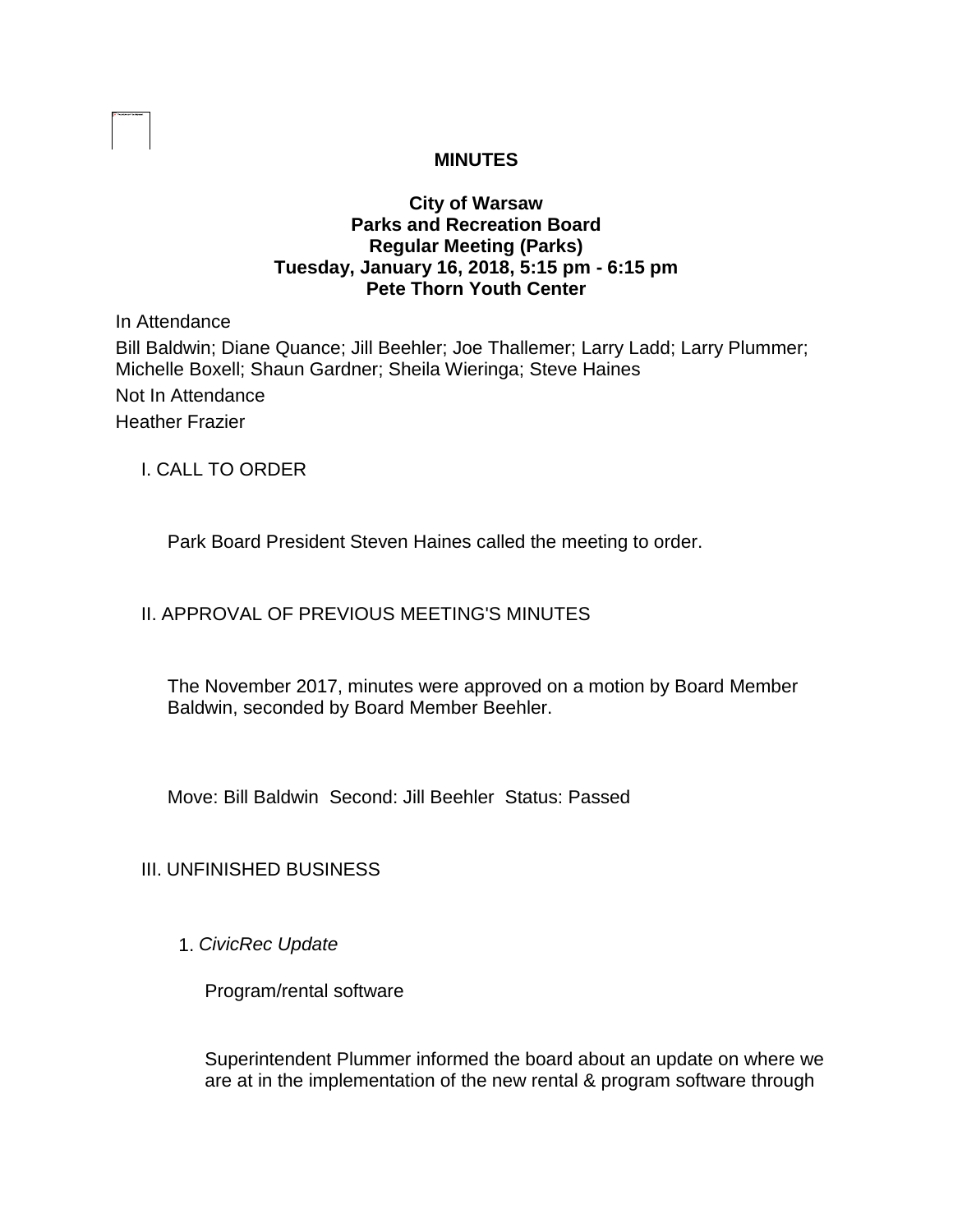Civic Rec. Plummer advised their has been a few trainings, and both Sheila and Heather have been transferring information as well as sending Civic Rec current forms that we use. The goal is for the program to go live in March.

## IV. NEW BUSINESS

1. *Oath of Office* 

Larry Ladd

Mayor Thallemer thanked Larry Ladd for his service on the Park Board. Mayor Thallemer sworn in Larry Ladd for another term on the Park Board.

2. Activities Report **Shella** Wieringa

Recreation Director Wieringa provided the board with a proposed list of events and programs along with their fees for 2018. Wieringa stated she only is requesting a change to the price of one program and to set the fee for a new program. Due to a new program theme/activity list for Nature Camp, Wieringa asked that the fee be dropped from \$10/participant to \$5 and that the fees for a new program called Princess Tea Party be \$10/participant.

A motion to approve the program fee and implement a new program fee was approved on a motion by Board Member Ladd, seconded by Board Member Boxell.

Move: Larry Ladd Second: Michelle Boxell Status: Passed

3. *Maintenance Report*